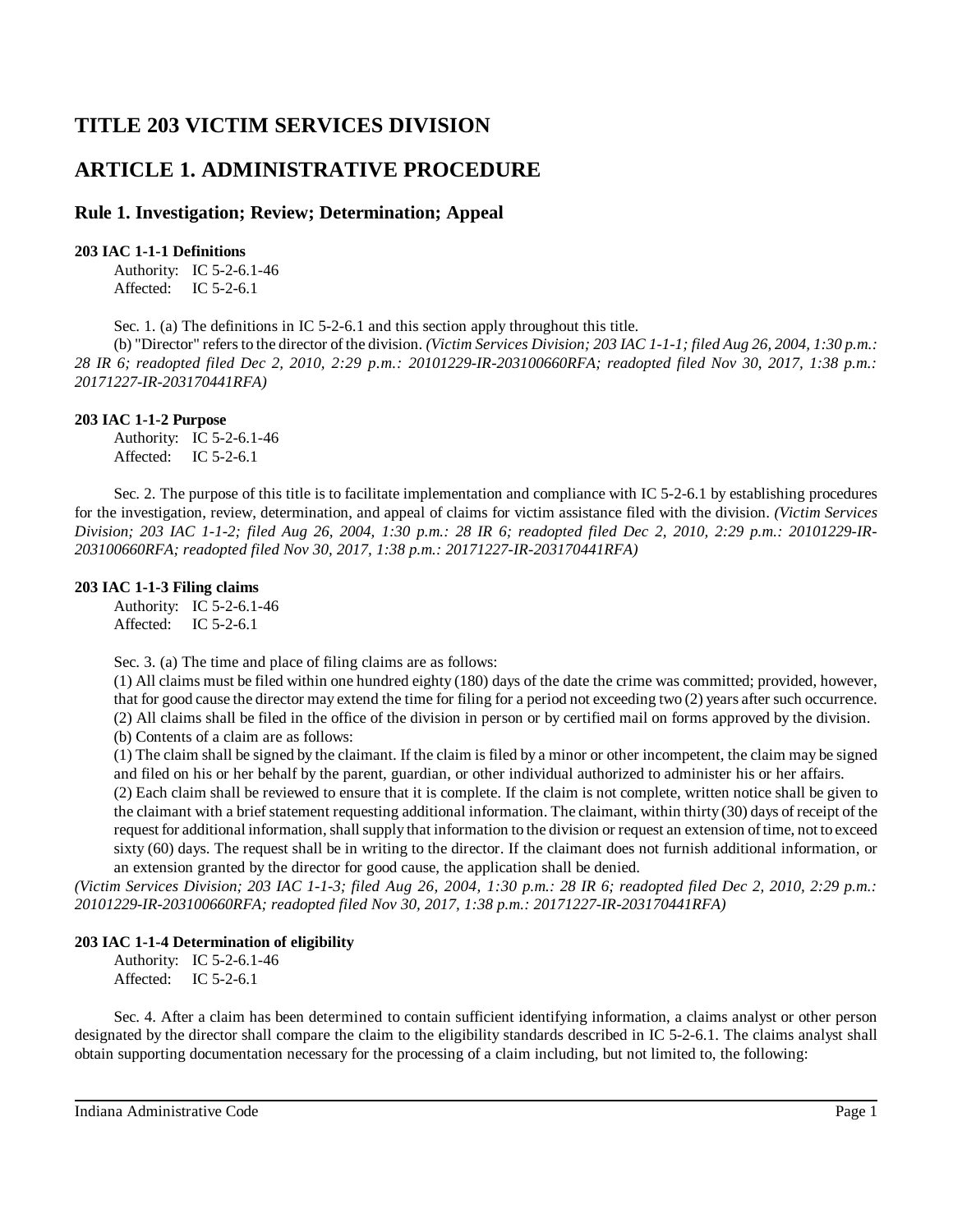(1) A police report including allsupplemental reports and victim and witnessstatements made tolawenforcement personnel.

- (2) Copies of charging informations and other prosecutorial data.
- (3) Copies of medical, funeral, and psychiatric bills.
- (4) Documentation regarding substitute child care expenses, employment, or earnings information.
- (5) Documentation concerning the following:
	- (A) Medical or life insurance benefits, or both.
	- (B) Social Security, pension, or retirement benefit information.
	- (C) Worker's compensation or unemployment compensation benefits.
- (6) Any other documentation necessary to determine eligibility.

*(Victim Services Division; 203 IAC 1-1-4; filed Aug 26, 2004, 1:30 p.m.: 28 IR 6; readopted filed Dec 2, 2010, 2:29 p.m.: 20101229-IR-203100660RFA; readopted filed Nov 30, 2017, 1:38 p.m.: 20171227-IR-203170441RFA)*

#### **203 IAC 1-1-5 Investigation of claims; notice of determinations**

Authority: IC 5-2-6.1-46 Affected: IC 5-2-6.1

Sec. 5. (a) A claim, when accepted as complete or when set for hearing, shall be investigated by the division asto its validity, regardless of whether the alleged perpetrator has been apprehended for, prosecuted for, or convicted of any crime based upon the same alleged incident.

(b) All claimants under IC 5-2-6.1 shall cooperate with claims analysts and other representatives of the division in order to be eligible for an award. In the event that such cooperation is refused or denied, the division may, in the discretion of the director, deny such claims.

(c) The division shall obtain written verification of all events, claims, and sums of money alleged by the claimant to the greatest degree possible through the following:

(1) Police agencies.

(2) Providers of medical assistance and funeral services.

(3) Employers.

(4) Witnesses.

(5) Any other relevant source.

If discrepancies arise, the division may interview the claimant, or victim if other than the claimant, in order to establish such verifications and consistency of the record of the claim.

(d) After receipt of all information necessary to process a claim, a claims analyst shall prepare a written case report and preliminary determination recommendation on the claim. The case report shall be delivered to the director, or the director's designee, and shall:

(1) contain a statement of the facts alleged by the claimant;

(2) describe the verifications and discrepancies; and

(3) make a recommendation as to whether or not assistance should be provided, the amounts payable, including reasonable attorney's fees, if any, and a rationale of the recommendation.

The director, or the director's designee, shall then review the entire file together with the case report and preliminary determination recommendation. If the director, or the director's designee, disagrees with the claims analyst's preliminary determination recommendation in whole or in part, the director, or the director's designee, shall remand the claim for further investigation or request that the matter be set for hearing.

(e) If the director, or the director's designee, agrees with the claims analyst'srecommendation to deny the claim, the director, or the director's designee, shall issue to the claimant a preliminary determination stating the reason or reasons for the denial. The preliminary determination shall be sent by first class United States mail to the claimant's last known address. A claimant who disagrees with the preliminary determination may request a hearing. This request must be made in writing within thirty (30) days from the date of the preliminary determination. The claimant's failure to timely request a hearing shall constitute a waiver of the hearing and a consent to the agency action described in the preliminary determination, and a notice offinal determination will then be issued to the claimant. Where timely requested, a hearing will be set and will be limited to the reason or reasons for the denial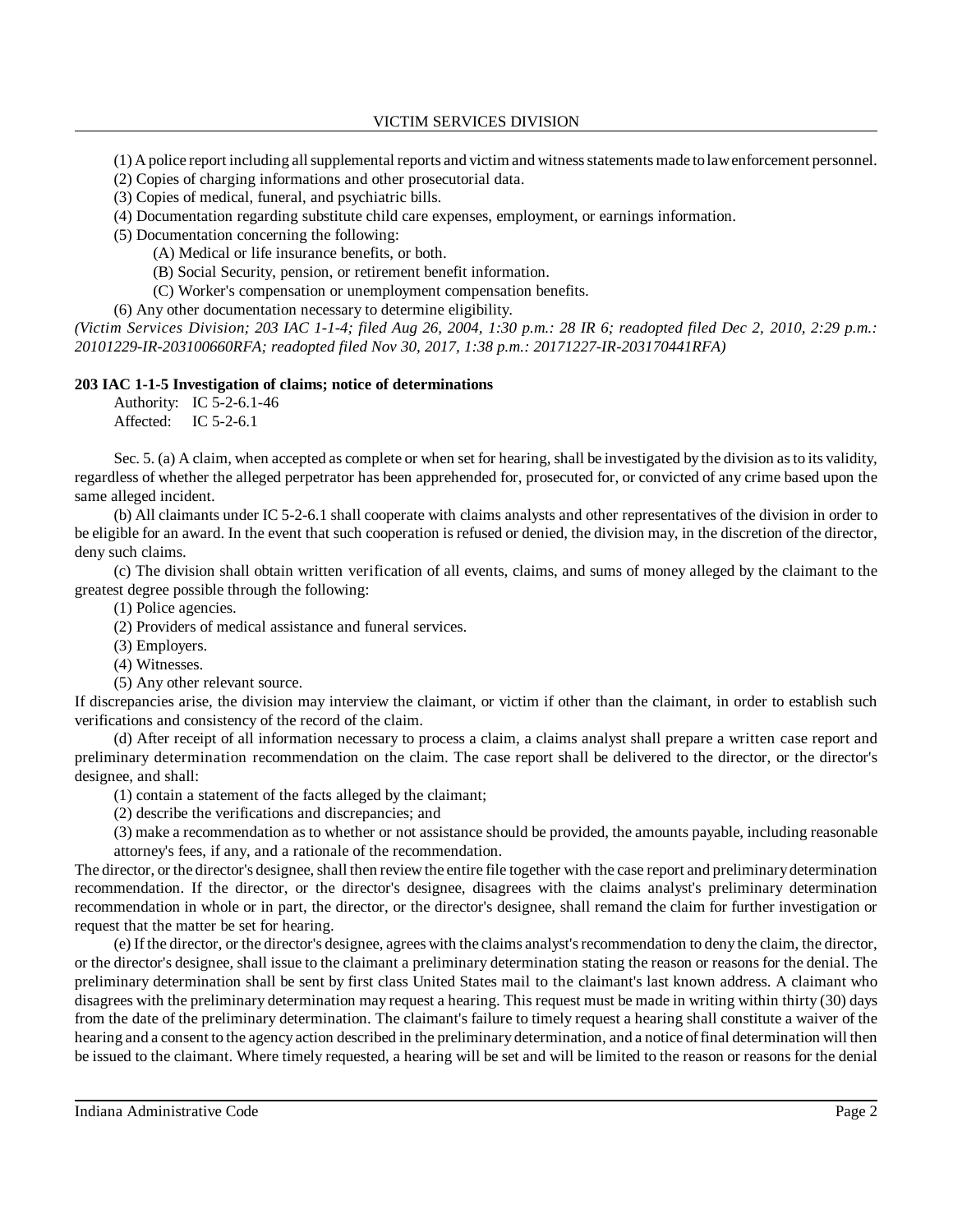stated in the preliminary determination.

(f) Ifthe director, or the director's designee, agrees with the claims analyst'srecommendation to award the claim, the director, or the director's designee, shall issue a notice of award stating the amount of the award and its allocation. If a claimant disagrees with the notice of award, the claimant may request a hearing. This request must be made in writing within thirty (30) days from the date of the notice of award. (Victim Services Division; 203 IAC 1-1-5; filed Aug 26, 2004, 1:30 p.m.: 28 IR 6; readopted filed *Dec 2, 2010, 2:29 p.m.: 20101229-IR-203100660RFA; readopted filed Nov 30, 2017, 1:38 p.m.: 20171227-IR-203170441RFA)*

#### **203 IAC 1-1-6 Hearings**

Authority: IC 5-2-6.1-46 Affected: IC 4-21.5; IC 5-2-6.1

Sec. 6. (a) When a hearing is ordered, the claimant, counsel, and all parties whose testimony is deemed necessary by the division shall be notified in writing of the time, place, and scope of the hearing in accordance with IC 4-21.5. Any subsequent notices of hearing due to a request for continuation by the claimant or claimant's attorney shall be sent by first class United States mail.

(b) All hearings shall be conducted in an orderly manner. All witnesses shall testify under oath or by affirmation, and all testimony shall be recorded. The hearing officer shall not be bound by common law, statutory rules of evidence, or judicial rules of procedure.

(c) The claimant has the burden of proving his or her right to compensation by a preponderance of the evidence.

(d) The hearing officer may receive as evidence any statement, document, information, or matter that is deemed relevant and of such a nature as to afford the parties a fair hearing. The hearing officer may also accept hospital and physician's records and reports as proof of the injury sustained without requiring the presence of the attending physician at the hearing.

(e) The hearing officer may direct medical examination of the claimant by a physician designated by the hearing officer, having due regard for the convenience of the claimant.

(f) The claimant shall be present at the hearing and will be allowed to present testimony and cross-examine witnesses in person or by counsel.

(g) Hearings maybe adjourned on the motion of the hearing officer or upon timelyrequest of anyinterested party. The failure of the claimant to appear at the time of the hearing may result in denial of the claim; provided, however, in the discretion of the hearing officer upon good cause shown, such failure to appear may be excused and a new hearing scheduled.

(h) Hearingsshall be open to the public except that the hearing officer may exercise discretion to hold the hearing in private in the interest of the victim or society where justice requires.

(i) Upon the application of the claimant or by counsel, submitted in affidavit form, or upon application of the hearing officer, a case may be opened for further investigation. If the hearing officer finds it necessary, further testimony may be taken at any time prior to the final determination of the hearing. The division may, on its own motion, reinvestigate or reopen cases at any time as it deems necessary.

(j) All hearings of the division shall be held at its offices in Indianapolis, Indiana. *(Victim Services Division; 203 IAC 1-1-6; filed Aug 26, 2004, 1:30 p.m.: 28 IR 7; readopted filed Dec 2, 2010, 2:29 p.m.: 20101229-IR-203100660RFA; readopted filed Nov 30, 2017, 1:38 p.m.: 20171227-IR-203170441RFA)*

#### **203 IAC 1-1-7 Attorneys; representation**

Authority: IC 5-2-6.1-46 Affected: IC 5-2-6.1

Sec. 7. (a) Claimants have the right to be represented before the division or any representatives thereof at all stages of the proceeding by an attorney-at-law duly licensed to practice in the state of Indiana.

(b) The attorney shall file a notice of appearance prior to or at his or her first appearance. Such notice shall contain the name of the party represented and the attorney's name, address, and telephone number.

(c) If any party designates an attorney-at-law and such attorney has executed and filed with the division a notice of appearance in the matter, the notice shall remain in effect until: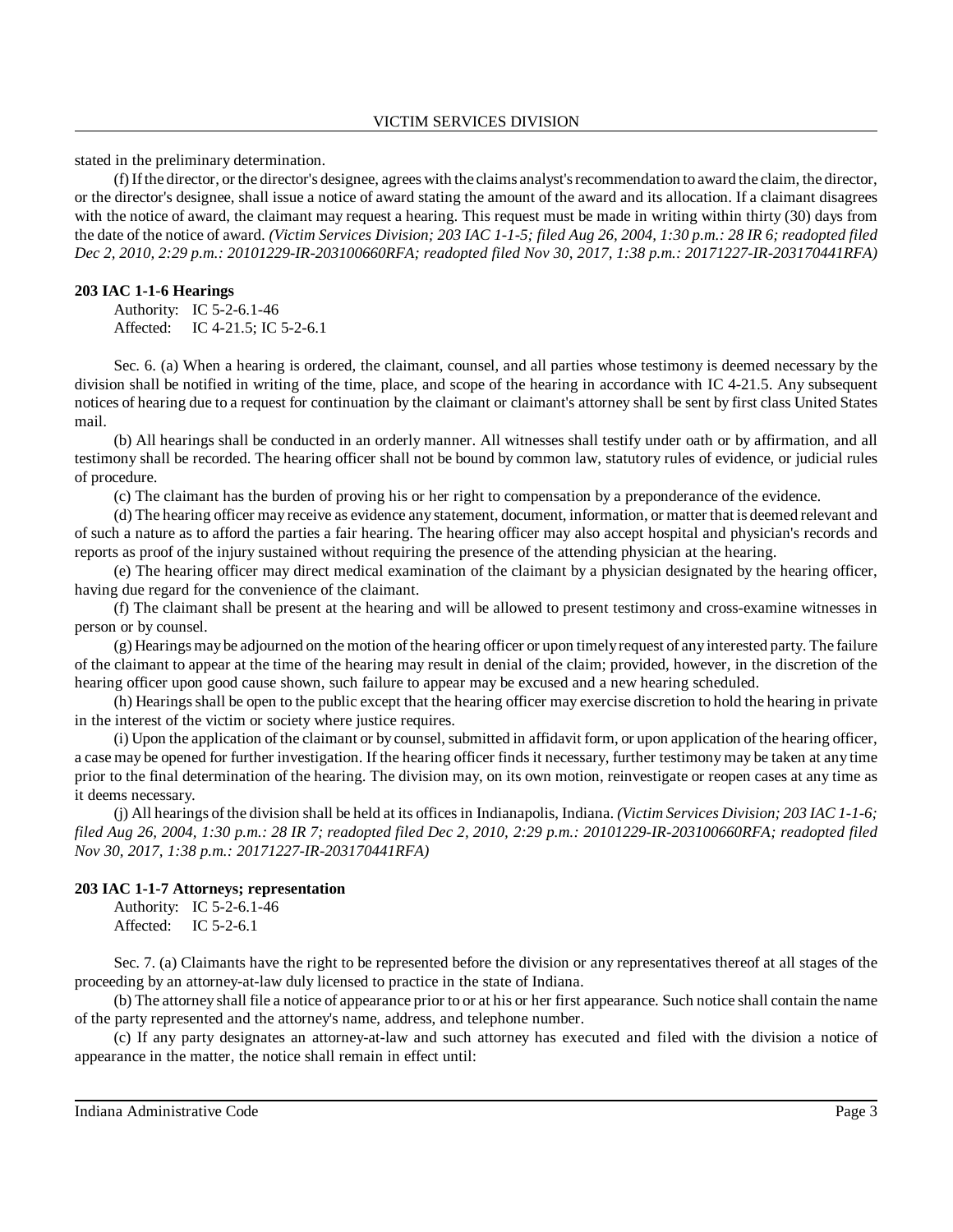(1) the party represented files with the division a written revocation of the attorney's authority;

(2) the attorney files with the division a written statement of his or her withdrawal from the case;

(3) the attorney states on the record at a division hearing that he or she is withdrawing from the case; or

(4) the division receives notice of the attorney's death or disqualification.

(d) After filing of a notice of appearance in accordance with this rule, and so long as it may remain in effect, copies of all written communications or notices to the claimant shall be sent to the attorney in lieu of the party so represented. Service upon the attorney shall be deemed service on the party so represented.

(e) Attorney's fees shall be approved by the division and shall be commensurate with services rendered to the claimant subject to the limitations of IC 5-2-6.1. (Victim Services Division; 203 IAC 1-1-7; filed Aug 26, 2004, 1:30 p.m.: 28 IR 8; readopted filed *Dec 2, 2010, 2:29 p.m.: 20101229-IR-203100660RFA; readopted filed Nov 30, 2017, 1:38 p.m.: 20171227-IR-203170441RFA)*

#### **203 IAC 1-1-8 Subpoenas; subpoenas duces tecum; depositions**

Authority: IC 5-2-6.1-46 Affected: IC 5-2-6.1

Sec. 8. (a) The division shall issue subpoenas and subpoenas duces tecum, either at its own instance or upon written application of any party made not less than ten (10) days prior to the hearing. The ten (10) day provision may be waived at the discretion of the director. Subpoenas and subpoenas duces tecum shall comply with the Indiana rules of procedure.

(b) The issuance of a subpoena at the application of a party shall depend upon a showing of necessity. A written request shall designate the names and addresses of witnesses and the locations of:

(1) documents;

(2) books;

(3) payrolls;

(4) personal records;

(5) correspondence;

(6) papers; and

(7) any other evidence;

necessary to the claim being heard.

(c) The cost of service, witness, and mileage fees shall be borne by the party at whose request a subpoena is issued.

(d) The division, on its own motion or on application of the claimant, shall take or cause to be taken affidavits or depositions of witnesses residing within or without the state whenever it deems such procedure necessary. The division may set appropriate terms and conditions pertaining to the taking of affidavits or depositions. The requesting party shall bear the expense. *(Victim* Services Division; 203 IAC 1-1-8; filed Aug 26, 2004, 1:30 p.m.: 28 IR 8; readopted filed Dec 2, 2010, 2:29 p.m.: 20101229-IR-*203100660RFA; readopted filed Nov 30, 2017, 1:38 p.m.: 20171227-IR-203170441RFA)*

#### **203 IAC 1-1-9 Awards**

Authority: IC 5-2-6.1-46 Affected: IC 5-2-6.1

Sec. 9. (a) No award will be made on a claim unless the claimant has incurred a minimum out-of-pocket loss of one hundred dollars (\$100).

(b) No award may be made unless the division finds the following:

(1) A violent crime was committed.

(2) The crime occurred within the state though the victim need not be a resident of the state at the time of occurrence of the crime upon which the claim is based.

(3) The crime directly resulted in personal physical injury or death of the victim.

(4) The crime was reported to a law enforcement officer within forty-eight (48) hours after the occurrence of the crime, and the claimant has cooperated fully with law enforcement personnel to solve the crime, unless the director, for good cause shown, finds such failure to report or cooperate with law enforcement officials to have been justified.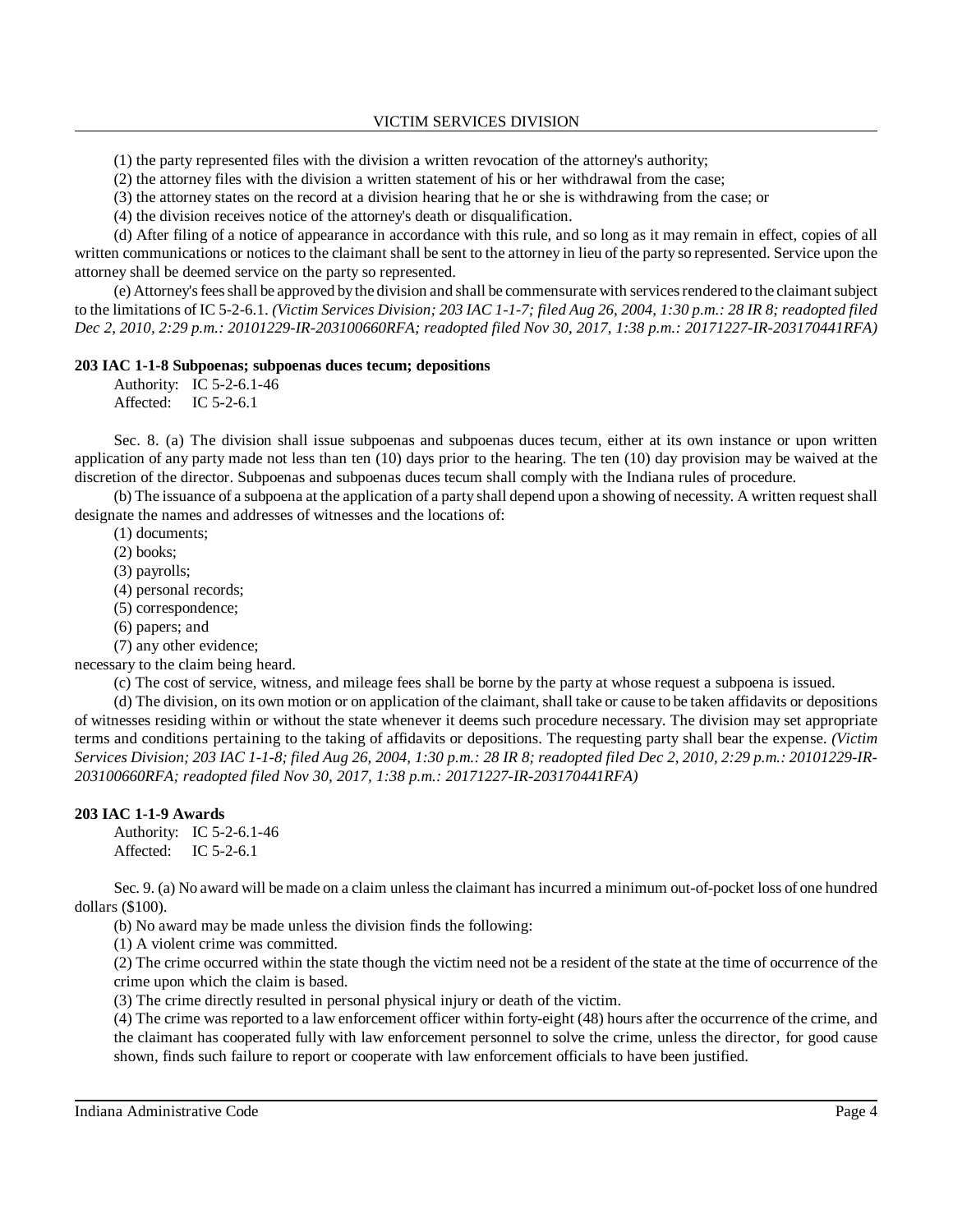(c) An award made under this rule shall be in an amount not to exceed out-of-pocket expenses, together with loss of actual earnings consistent with this rule and other actual expenses resulting from the bodily injury or death of the victim.

(d) An award made under this rule shall be in an amount not to exceed out-of-pocket medical expenses, together with:

(1) loss of actual earnings consistent with this rule;

(2) reasonable child care expenses not to exceed one thousand dollars (\$1,000);

(3) loss of financial support consistent with this rule; and

(4) other actual expenses;

resulting from the bodily injuryor death of the victim. In no case shall the total amount of an award exceed fifteen thousand dollars (\$15,000) per victim.

(e) In instances of claims based on physical injuries or death, the division shall exercise its discretion in determining whether payments are to be made in a lump sum or periodically.

(f) When disbursing an award, the division shall apply the proceeds of the award in the following order:

(1) Reasonable attorney's fees as determined by the division.

(2) Outstanding medical and funeral expenses.

(3) Reimbursement of compensable out-of-pocket expenses.

(4) Loss of income the victim would have earned had the victim not been injured.

(5) Loss of financial support that the victim would have supplied to legal dependents had the victim not died or been injured. In the event that the expenses in subdivision (2) exceed the total amount of the award, the division shall prorate the award among the providers in that category.

(g) If there are two (2) or more persons entitled to an award as a result of the death of a person that is the direct result of a crime, the director shall apportion the award among the claimants in the proportion the deceased victim contributed to their support. In the event of a change of dependency of the claimant or any one (1) of them, either by marriage or otherwise, the division may change the proportion and the amount of the payments to the claimant.

(h) If the recipient of an award is a minor, the director may require that a guardianship be established and the award be delivered to the guardian of the minor's estate.

(i) In determining whether to award loss of income to a victim who has died or been injured, the following factors may be considered by the division:

(1) Whether the victim was employed at the time of injury or death.

(2) The victim's employment history, education, and job skills.

(3) The victim's age, life expectancy, and past earnings.

(4) Other relevant factors.

(j) The part of each award covering unpaid expenses of a claimant may be made payable directly to each creditor subject to the claimant's consent.

(k) An emergency award of not more than five hundred dollars (\$500) may be made by the director or his or her designee prior to the determination of final award if it is determined by the director that a severe financial hardship exists.

(l) No request for an emergency award shall be considered unless a claim has been filed with the division. The claim and the request for the emergency award may be filed simultaneously.

(m) A request for an emergency award may be made either by mail or in person upon an affidavit setting forth in detail the grounds.

(n) The amount of an emergency award shall be deducted from the final award made by the division, and, if no final award is made or the amount of the emergency award exceeds the amount of the final award, the amount shall be recoverable from the claimant.

(o) Compensation by the division for funeral, burial, or cremation expenses shall not exceed four thousand dollars (\$4,000) per victim per claim.

(p) Compensation by the division for outpatient psychological or psychiatric counseling, or both, shall not exceed the following:

(1) One thousand dollars (\$1,000) for mental health facilities or counselors who do not use a sliding fee schedule based on the victim's income.

(2) One thousand five hundred dollars(\$1,500) for mental health facilities or counselors who use a sliding fee schedule based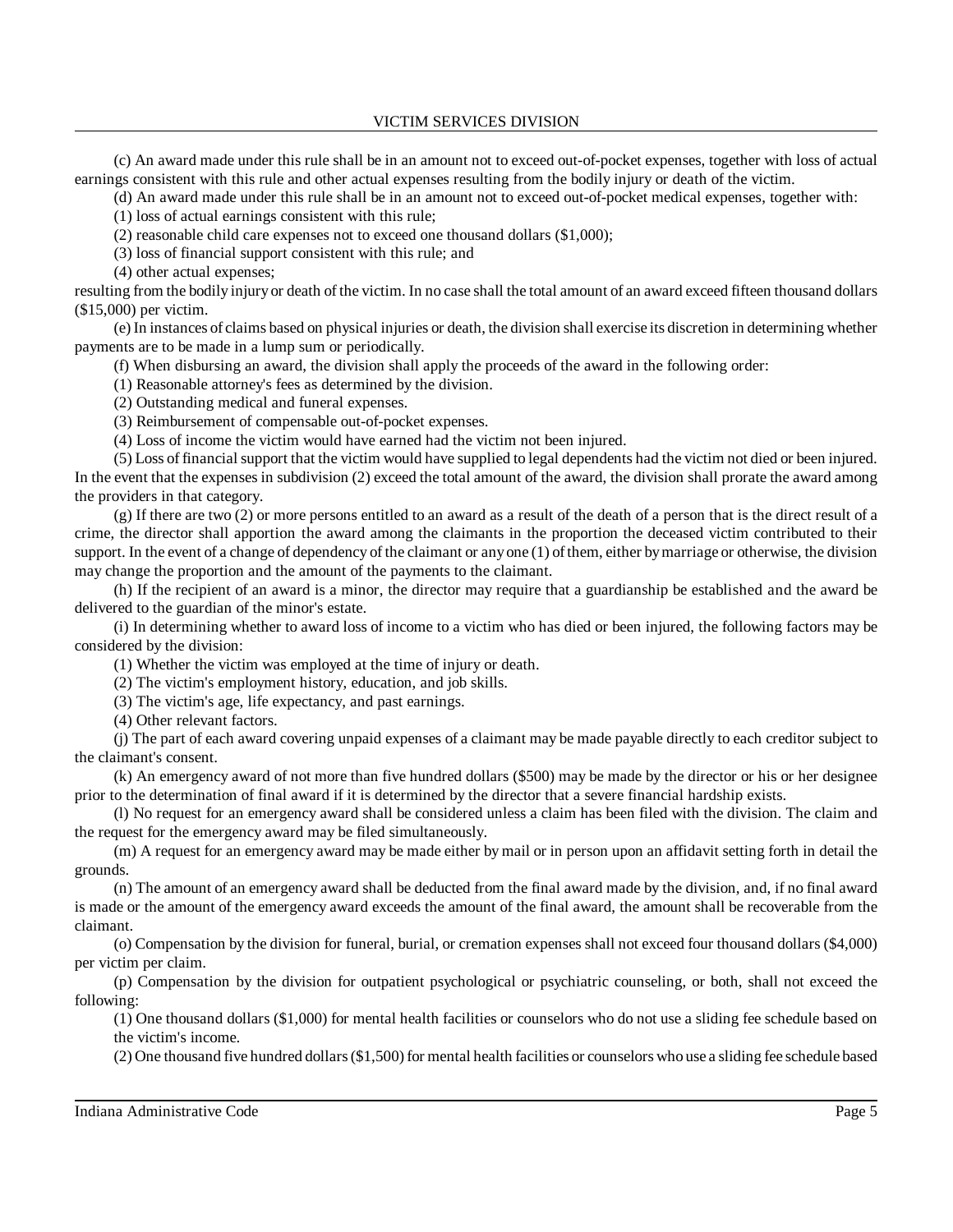on the victim's income. Prior to qualifying under thissubdivision, the sliding fee schedule must be submitted to the division for approval.

*(Victim Services Division; 203 IAC 1-1-9; filed Aug 26, 2004, 1:30 p.m.: 28 IR 8; readopted filed Dec 2, 2010, 2:29 p.m.: 20101229-IR-203100660RFA; readopted filed Nov 30, 2017, 1:38 p.m.: 20171227-IR-203170441RFA)*

#### **203 IAC 1-1-10 Appeals; board review**

Authority: IC 5-2-6.1-46 Affected: IC 4-21.5; IC 5-2-6.1

Sec. 10. (a) The state or claimant may appeal the findings of the hearing officer within twenty-one (21) days after the date of receipt of the hearing officer's determination by filing a written appeal with the director who shall review the written determination of the hearing officer and place the appeal on the docket for review by the victim services division of the institute's board of trustees.

(b) An appeal under this section shall be limited to those facts evidenced in the record of proceedings and may, at the discretion of the victim services division of the institute's board of trustees, be supplemented with a written statement by either the division or the claimant.

(c) A decision by the victim services division of the institute's board of trusteesshall be conclusive and binding upon the state and the claimant, subject to judicial review under IC 4-21.5. *(Victim Services Division; 203 IAC 1-1-10; filed Aug 26, 2004, 1:30* p.m.: 28 IR 10; readopted filed Dec 2, 2010, 2:29 p.m.: 20101229-IR-203100660RFA; readopted filed Nov 30, 2017, 1:38 p.m.: *20171227-IR-203170441RFA)*

## **Rule 2. Sex Crime Victim Compensation; Application Procedures**

#### **203 IAC 1-2-1 Eligibility and cooperation**

Authority: IC 5-2-6.1-46 Affected: IC 5-2-6.1; IC 16-21-8

Sec. 1. (a) Beginning September 1, 1985, a person who seeks hospital or licensed medical service provider emergency room treatment for injuries and trauma resulting from an alleged sexual assault shall be considered an alleged sex crime victim eligible to have the costs of their emergency room treatment paid by the fund to the servicing hospital or licensed medical service provider if:

(1) Within forty-eight (48) hours following the alleged crime:

(A) a police report regarding the incident has been filed; or

(B) the hospital or licensed medical service provider, sex crime victim, or a responsible party has contacted an appropriate law enforcement agency.

(2) A representative of a law enforcement agency must, in writing, confirm that the sex crime victim has cooperated in the initial law enforcement investigation and report.

(b) The sex crime victim must consent to the emergency room treatment and evidence-gathering physical examination, and the treatment must be ordered by the attending physician. If the sex crime victim is a minor or incompetent, the sex crime victim's parent or guardian, an officer of the court, or other authorized individual may sign for the sex crime victim. The sex crime victim or other authorized individual must sign and complete the appropriate sections of the division's claim form. The eligibility requirements in subsection  $(a)(1)$  and  $(a)(2)$  may be suspended if the director of the division finds a compelling reason to do so. A participating hospital or licensed medical service provider is to treat all alleged sex crime victims and shall render services at no cost to the alleged sex crime victim despite anydelaysin payment from the fund. A hospital or licensed medical service provider shall provide medical services to all alleged sex crime victims without making any legal determinations as to whether the patient has actually been sexually assaulted or whether the hospital or licensed medical service provider will be eligible for payment when the patient has executed the prescribed fund application for payment.

(c) The fund may deny payment to the hospital or licensed medical service provider where the patient fails to meet the eligibility requirements as listed in subsection (a), in IC 5-2-6.1, or in IC 16-21-8. If payment is denied, the hospital or licensed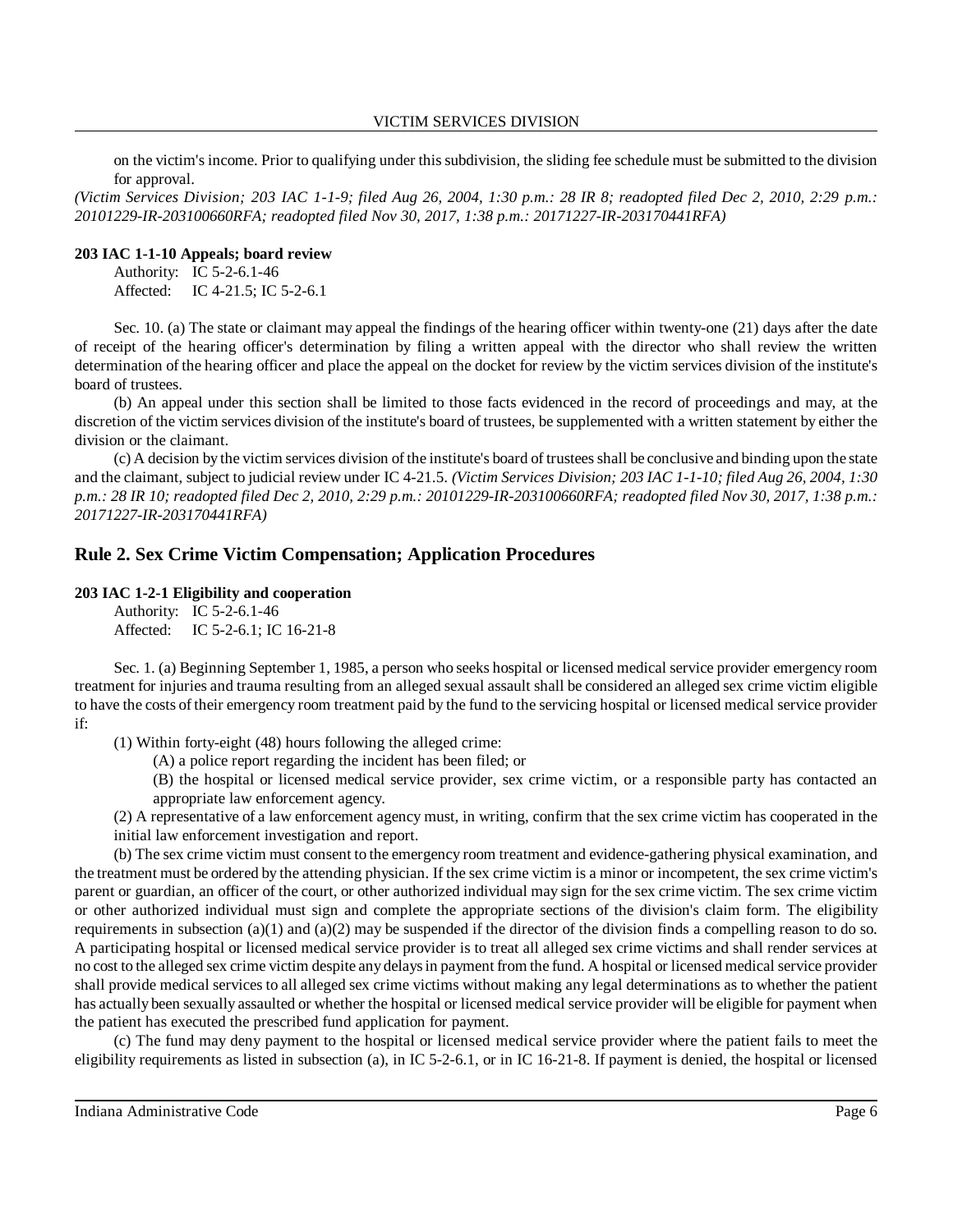medical service provider will be notified and may then bill the patient or collateral source for services rendered. *(Victim Services* Division; 203 IAC 1-2-1; filed Aug 26, 2004, 1:30 p.m.: 28 IR 10; readopted filed Dec 2, 2010, 2:29 p.m.: 20101229-IR-*203100660RFA; readopted filed Nov 30, 2017, 1:38 p.m.: 20171227-IR-203170441RFA)*

#### **203 IAC 1-2-2 Application for reimbursement; information required**

Authority: IC 5-2-6.1-46 Affected: IC 5-2-6.1; IC 16-21-8

Sec. 2. (a) To receive payment, the hospital or licensed medical service provider, sex crime victim, and, if present, a law enforcement agent must supply information regarding the alleged sex crime on a claim form prescribed by the division completed and filed not later than ninety (90) days from the date of the first emergency room medical services provided. The hospital or licensed medical service provider shall attach to the application the patient's emergency department report of the date of treatment including the following:

(1) A copy of the medical examination report by the attending physician.

(2) A narrative statement describing the alleged sex crime, including the time and place thereof, and a brief description of the injuries sustained.

(3) An itemized statement showing all services provided to the alleged sex crime victim that were a direct and proximate result of the alleged sex crime.

(b) The division may also require additional information as needed to determine eligibility. The hospital or licensed medical service provider shall provide to the patient, at the time of the sex crime victim's release from the hospital or licensed medical service provider, the fund information sheet. Applications for payment for the following subsequent medical procedures shall be filed within thirty (30) days of the services rendered:

(1) Sexually transmitted disease testing.

(2) Pregnancy testing.

(3) Mental health counseling for problems directly related to the sexual assault.

(c) If an application is denied or additional information from the hospital or licensed medical service provider is required, the division shall so notify the hospital or licensed medical service provider in writing. A hospital or licensed medical service provider has thirty (30) days from the date of the division's notification to present the information required to the division. The additional information will then be evaluated.

(d) All applications should be mailed to or filed in person at the division's office located in Indianapolis, Indiana. *(Victim* Services Division; 203 IAC 1-2-2; filed Aug 26, 2004, 1:30 p.m.: 28 IR 10; readopted filed Dec 2, 2010, 2:29 p.m.: 20101229-IR-*203100660RFA; readopted filed Nov 30, 2017, 1:38 p.m.: 20171227-IR-203170441RFA)*

### **203 IAC 1-2-3 Covered services**

Authority: IC 5-2-6.1-46 Affected: IC 5-2-6.1; IC 16-21-8

Sec. 3. (a) As used in this rule, "emergency hospital service" means outpatient services rendered in the emergency room that are a direct and proximate result of the alleged sex crime, including, but not limited to, at the division's discretion, the following:

(1) Reasonable costs of counseling services for the sex crime victim directly relating to the assault, rendered within one (1) year following the initial emergency room treatment. At the division's discretion, other persons deemed necessary for the sex crime victim's sex crime crisis counseling may also be eligible for counseling services. The counseling costs are reimbursable only when services are rendered by or through a hospital or licensed medical service provider participating in the fund. Included in the itemized statement of counseling services shall be:

- (A) a delineation of the party receiving the service;
- (B) the date of the subsequent counseling; and
- (C) the date of the initial emergency room treatment.
- (2) Evidence-gathering and diagnostic physical examinations.
- (3) Initial pregnancy and sexually transmitted disease testing related to the alleged sex crime.